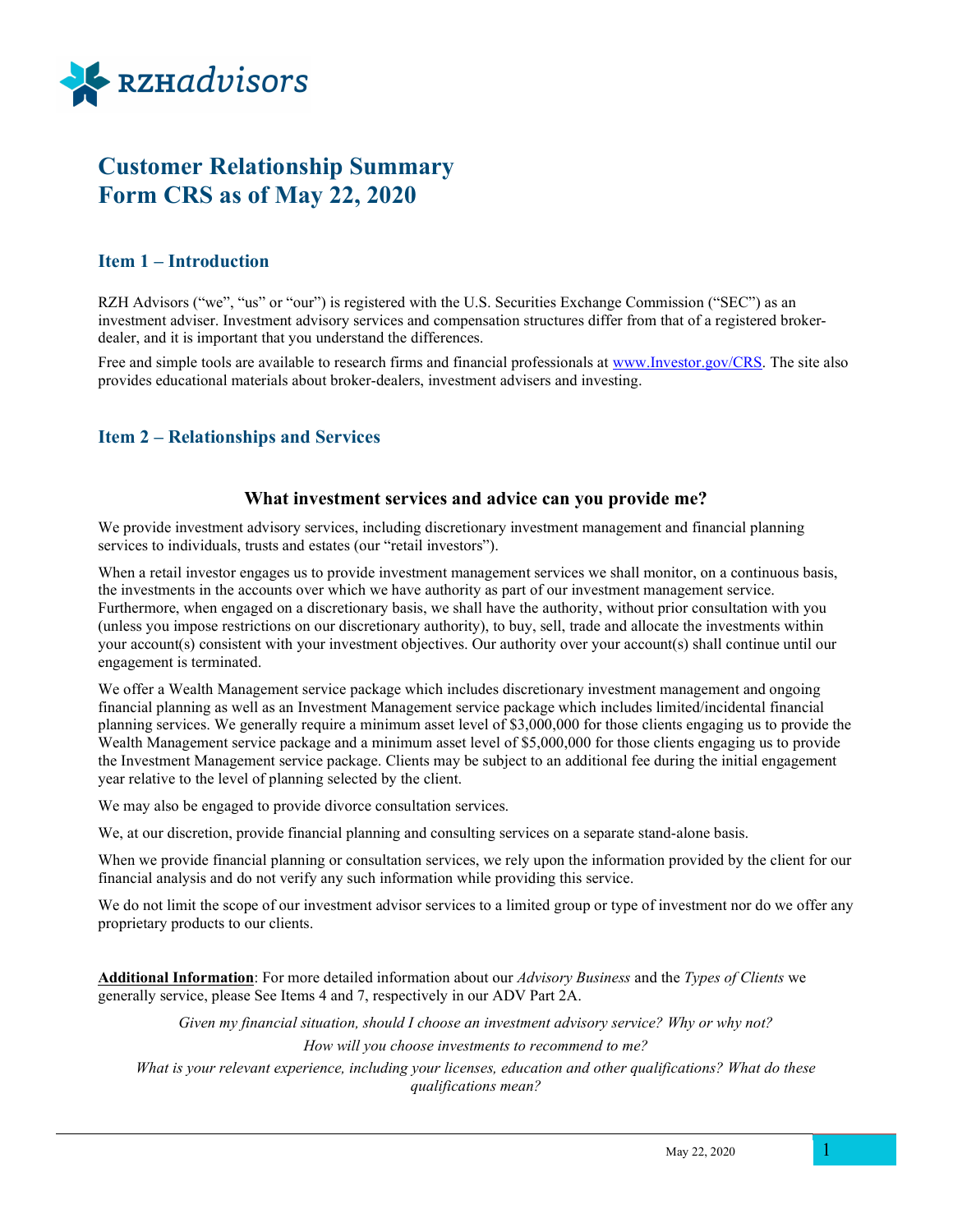

# Item 3 – Fees, Costs, Conflicts, and Standard of Conduct

# What Fees will I pay?

We provide our investment advisory services on a fee basis. When engaged to provide investment management services, we shall charge a fee calculated as a percentage of your assets under our management (our "AUM Fee"). Our annual AUM Fee is negotiable but generally does not exceed 1.10%. During the initial engagement year, those clients who

select our Wealth Management service package may incur an additional AUM fee of 0.25%, and those clients who select our Investment Management service package may incur an additional AUM fee of 0.15%.

We typically deduct our AUM Fee from one or more of your accounts, in advance, on a quarterly basis. Because our AUM Fee is calculated as a percentage of your assets under management, the more assets you have in your advisory account, the more you will pay us for our investment management services. Therefore, we have an incentive to encourage you to increase the assets maintained in accounts we manage.

We offer our Financial Planning services and our Divorce Consultation services on either a fixed fee basis, generally between \$2,500 and \$50,000, or on an hourly rate basis, generally between \$400 to \$600 per hour. The fee for subsequent work shall be agreed to prior to commencing the engagement.

Other Fees and Costs: Your investment assets will be held with a qualified custodian. Custodians generally charge brokerage commissions and/or transaction fees for effecting certain securities transactions. In addition, relative to all mutual fund and exchange traded fund purchases, certain charges will be imposed at the fund level (e.g. management fees and other fund expenses).

You will pay fees and costs whether you make or lose money on your investments. Fees and costs will reduce any amount of money you make on your investments over time. Please make sure you understand what fees and costs you are paying.

Additional Information: For more detailed information about our fees and costs related to our management of your account, please See Item 5 in our ADV Part 2A.

Help me understand how these fees and costs might affect my investments. If I give you \$10,000 to invest, how much will go to fees and costs, and how much will be invested for me?

# What are your legal obligations to me when acting as my investment adviser?

When we act as your investment adviser, we have to act in your best interest and not put our interest ahead of yours. At the same time, the way we make money creates some conflicts with your interests. You should understand and ask us about these conflicts because they can affect the investment advice we provide you. As an example, we may recommend a particular custodian to custody your assets, and we may receive support services and/or products from that same custodian, certain of which assist us to better monitor and service your account while a portion may be for the benefit of our firm.

How might your conflicts of interest affect me, and how will you address them?

Additional Information: For more detailed information about our conflicts of interest, please review our ADV Part 2A.

# How do your financial professionals make money?

Our financial professionals are compensated on a salary basis. However, certain of our financial professionals, based upon their individual professional ability, may receive a performance bonus at year-end. You should discuss your financial professional's compensation directly with your financial professional.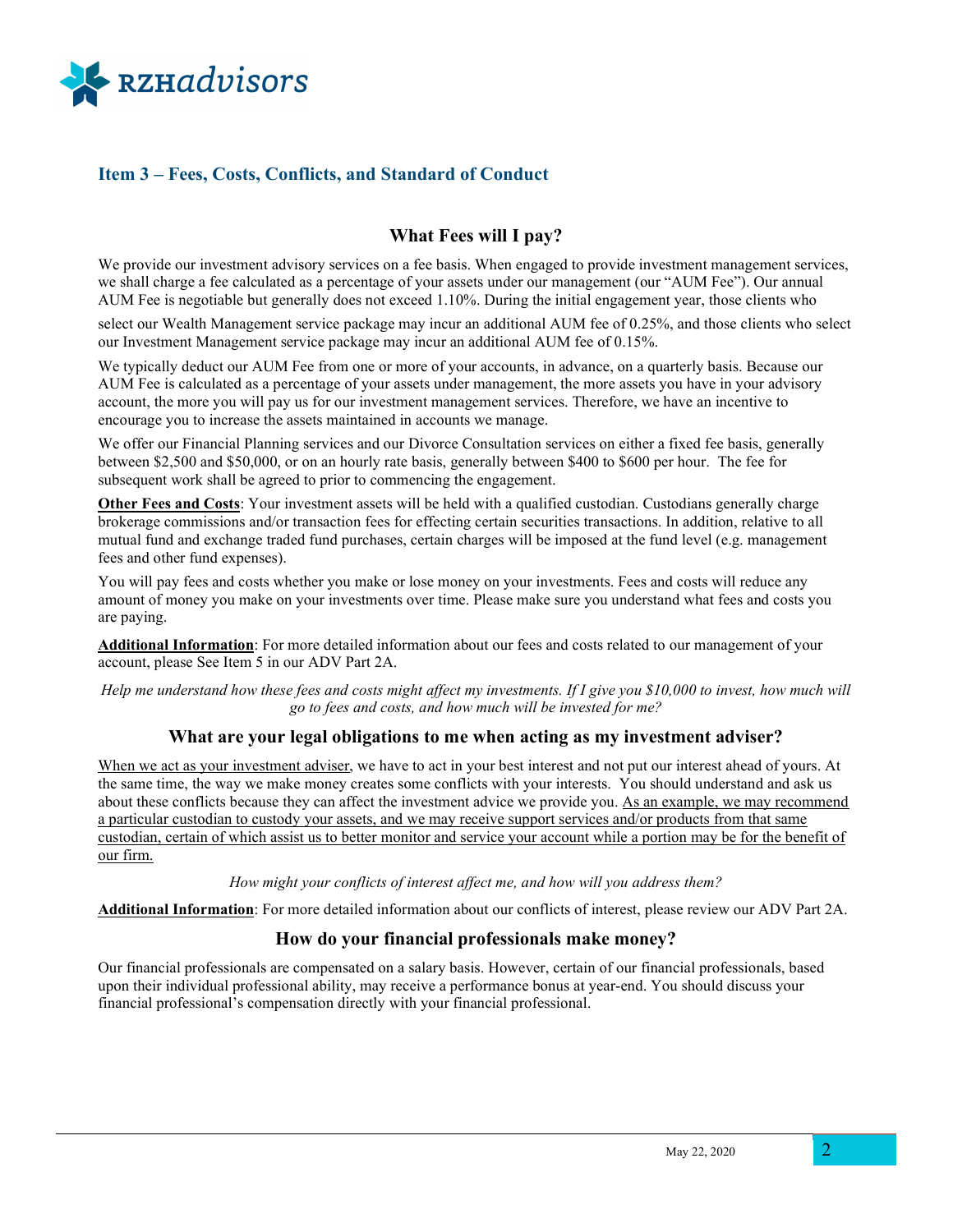

# Item 4 – Disciplinary History

# Do you or your financial professionals have legal or disciplinary history?

No.

We encourage you to visit www.Investor.gov/CRS to research our firm and our financial professionals. Furthermore, we encourage you to ask your financial professional:

As a financial professional, do you have any disciplinary history? If so, for what type of conduct?

# Item 5 – Additional Information

Additional information about our firm is available on the SEC's website at www.adviserinfo.sec.gov. You may contact our Chief Compliance Officer at any time to request a current copy of your ADV Part 2A or our relationship summary.

Our Chief Compliance Officer may be reached by phone: (203) 355-0880.

Who is my primary contact person? Is he or she a representative of an investment adviser or broker-dealer? Who can I talk to if I have concerns about how this person is treating me?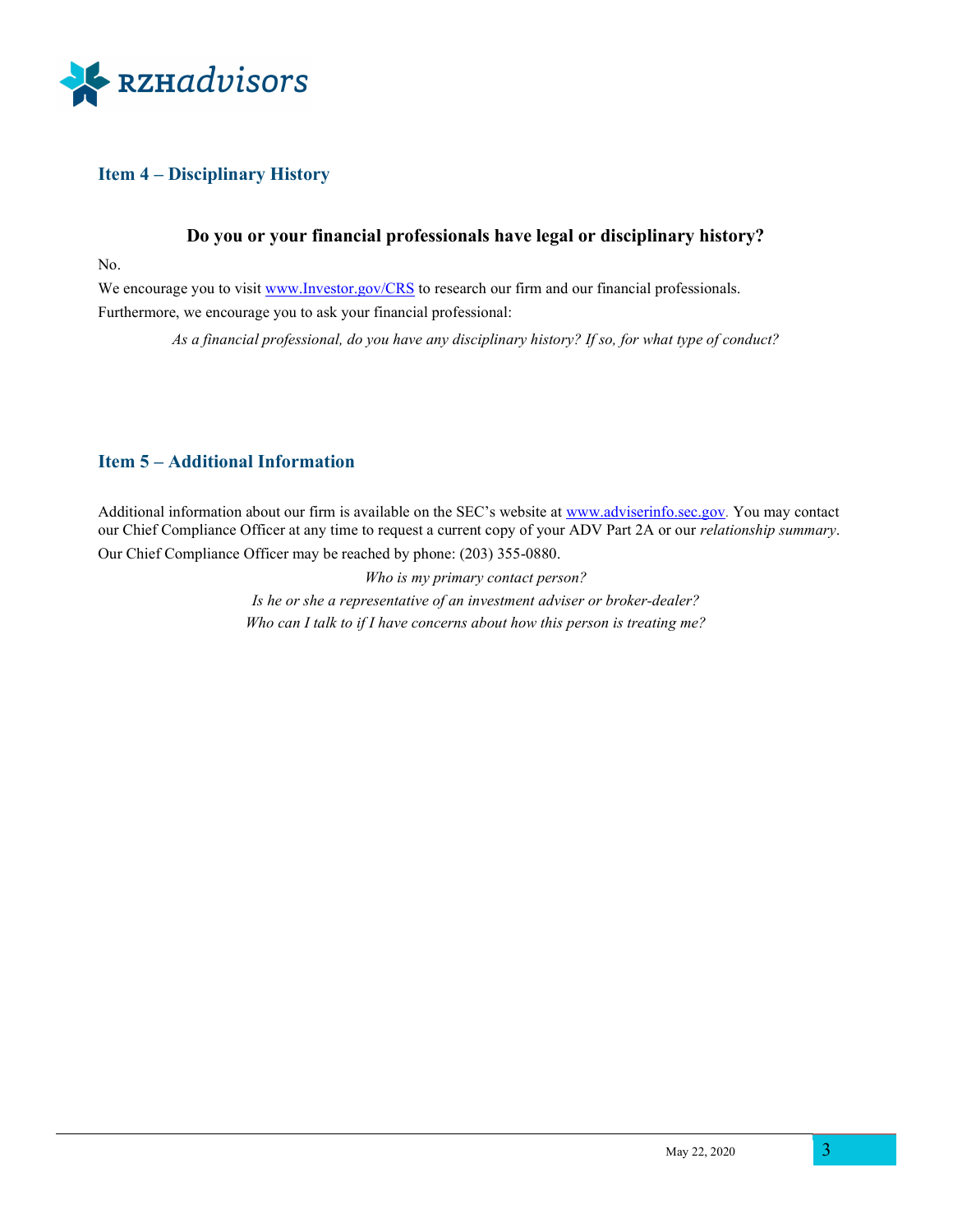<span id="page-3-0"></span>

# **RZH Advisors**

SEC File Number: 801 – 71454

# **Brochure Dated: March 24, 2020**

Contact: Carl J. Zuckerberg, Chief Compliance Officer/Chief Investment Strategist One Landmark Square, 11th Floor Stamford, Connecticut 06901 www.rzhadvisors.com

**This brochure provides information about the qualifications and business practices of RZH Advisors. If you have any questions about the contents of this brochure, please contact us at (203) 355-0880 or carlz@rzhadvisors.com. The information in this brochure has not been approved or verified by the United States Securities and Exchange Commission or by any state securities authority.**

**Additional information about RZH Advisors also is available on the SEC's website at www.adviserinfo.sec.gov.**

**References herein to RZH Advisors as a "registered investment adviser" or any reference to being "registered" does not imply a certain level of skill or training.**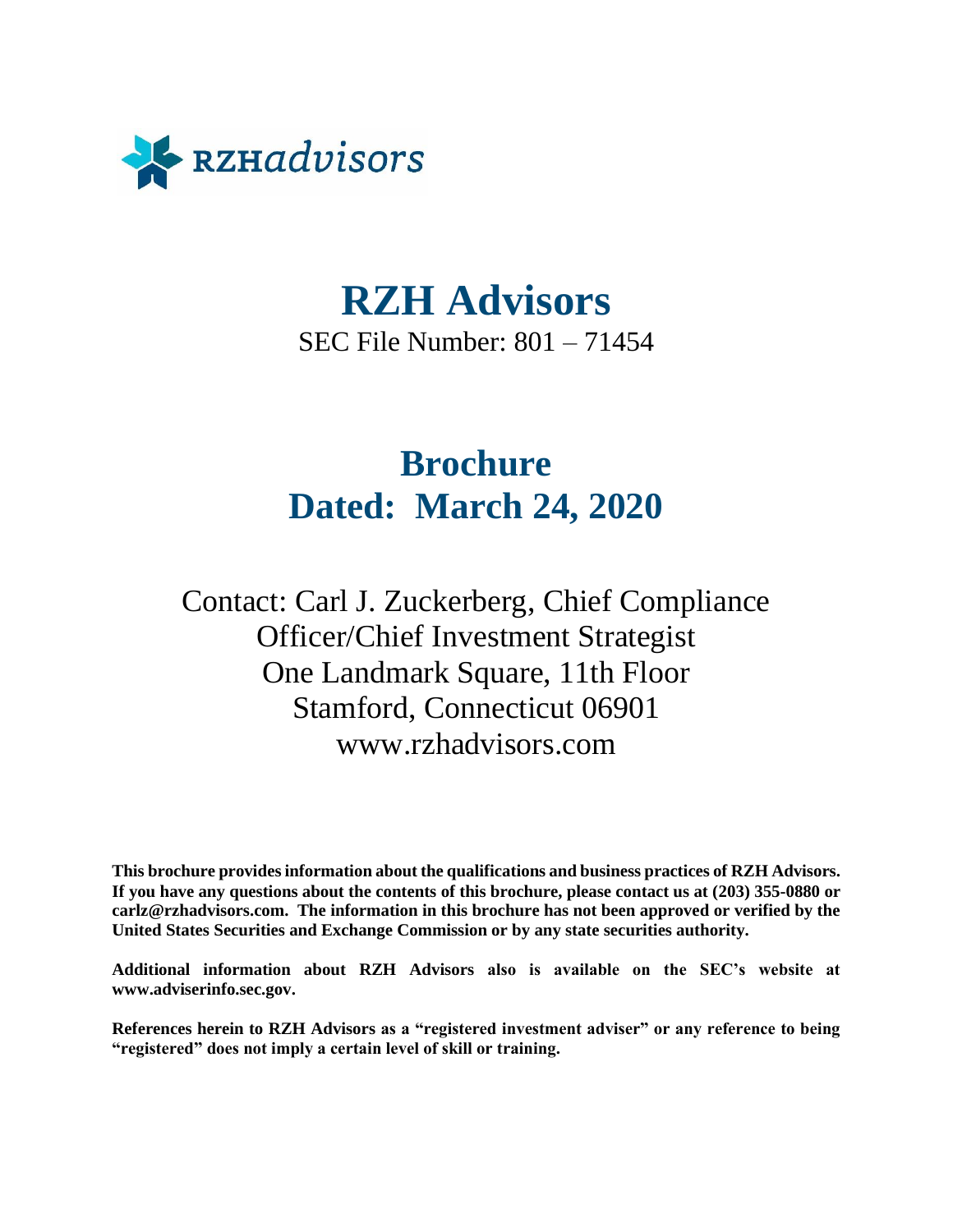

# <span id="page-4-0"></span>**Item 2 Material Changes**

There have been no material changes since RZH Advisors' last Annual Amendment filing made on March 29, 2019.

# **RZH Advisor's Chief Compliance Officer, Carl Zuckerberg, remains available to address any questions that an existing or prospective client may have regarding this Brochure.**

# <span id="page-4-1"></span>**Item 3 Table of Contents**

| Code of Ethics, Participation or Interest in Client Transactions and Personal Trading 12 |
|------------------------------------------------------------------------------------------|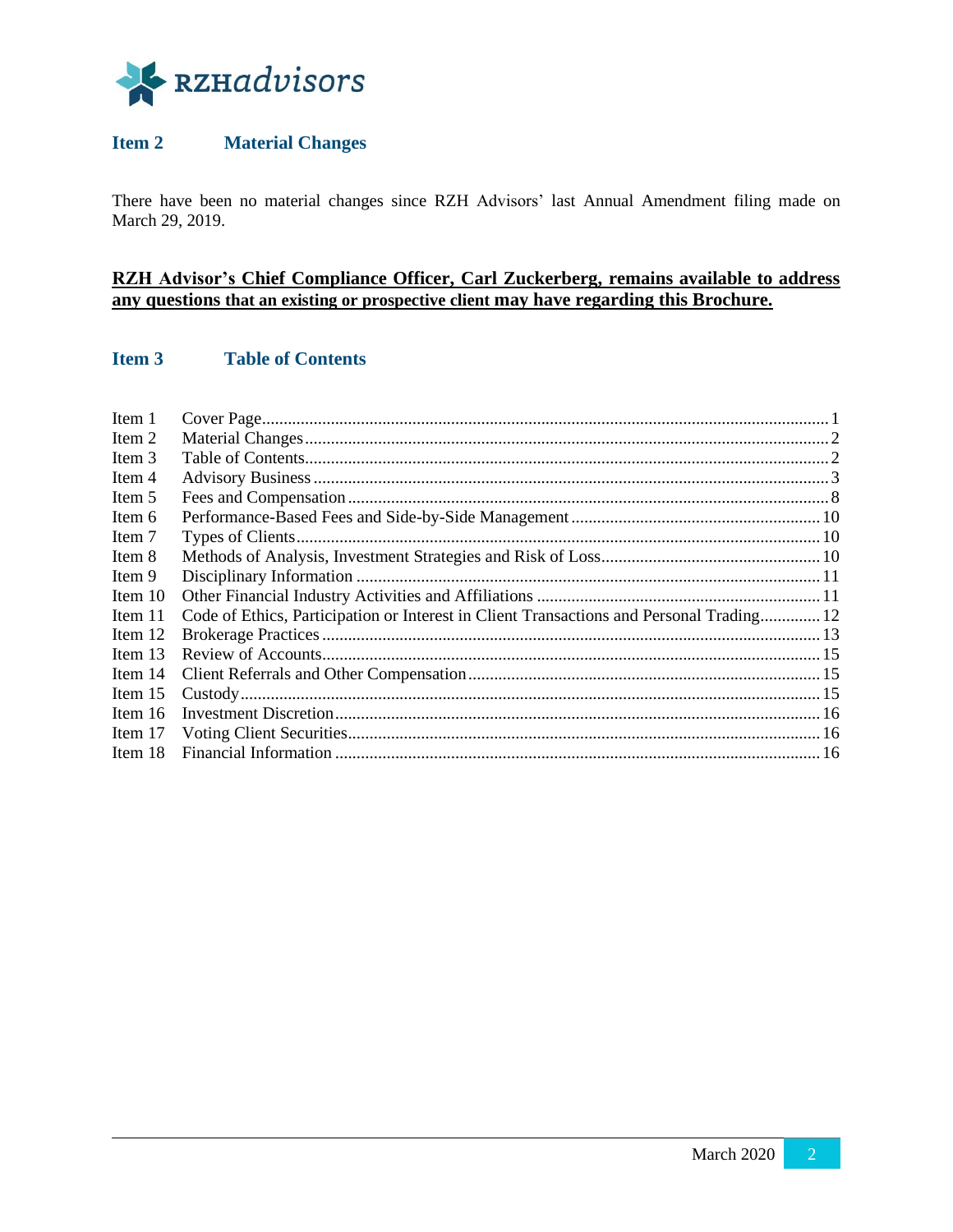

# <span id="page-5-0"></span>**Item 4 Advisory Business**

A. RZH Advisors (the "Registrant") is a limited liability company formed on February 7, 2000 in the state of Connecticut. The Registrant became registered as an Investment Adviser Firm in May 2010. The Registrant is owned by Carl J. Zuckerberg, Dana A. Hanson and Spencer Cooper. Mr. Cooper, Mr. Zuckerberg and Ms. Hanson are the Registrant's Managing Members.

RZH generally provides its clients with wealth management services (i.e. combined financial planning and investment management services) on a fee-basis per its fee schedule set forth in Item 5 below. In limited circumstances, RZH, in its sole discretion, may enter into investment management services only engagements for those types of clients that do not require wealth management services (i.e. ERISA plans, endowments, trusts, etc) per the terms and conditions of a mutually agreeable fee arrangement.

B.

#### **INVESTMENT ADVISORY SERVICES**

The Registrant provides discretionary investment advisory services on a *fee* basis. Before engaging the Registrant to provide investment advisory services, clients are required to enter into an *Investment Advisory Agreement* with the Registrant setting forth the terms and conditions of the engagement (including termination), describing the scope of the services to be provided, and the fee that is due from the client. The Registrant's annual investment advisory fee is based upon a percentage (%) of the market value of client assets placed under Registrant's management.

Registrant's annual investment advisory fee may include both investment management services and initial and/or ongoing financial planning and consulting services. In the event that the client requires extraordinary planning and/or consultation services (to be determined in the sole discretion of the Registrant), the Registrant may determine to charge for such additional services, the dollar amount of which shall be set forth in a separate written notice to the client.

During the initial engagement year, a client who desires financial planning and consulting services may pay an additional fee of up to 0.15% (for limited planning services-generally limited to consulting services incidental to the investment management process) to 0.25% (for planning) of the anticipated total assets to be placed under the Registrant's management/advisement as compensation for the initial desired/anticipated planning and consulting services to be provided.

#### **FINANCIAL PLANNING AND CONSULTING SERVICES (STAND-ALONE)**

The Registrant may be engaged to provide financial planning and/or consulting services (including investment and non-investment related matters, including estate planning, insurance planning, etc.) on a stand-alone separate fee basis. Registrant's planning and consulting fees are negotiable, but generally range from \$2,500 to \$50,000 on a fixed fee basis, and from \$400 to \$600 on an hourly rate basis, depending upon the level and scope of the service(s) required and the professional(s) rendering the service(s). Prior to engaging the Registrant to provide planning or consulting services, clients are generally required to enter into a *Financial Planning and Consulting Agreement* with Registrant setting forth the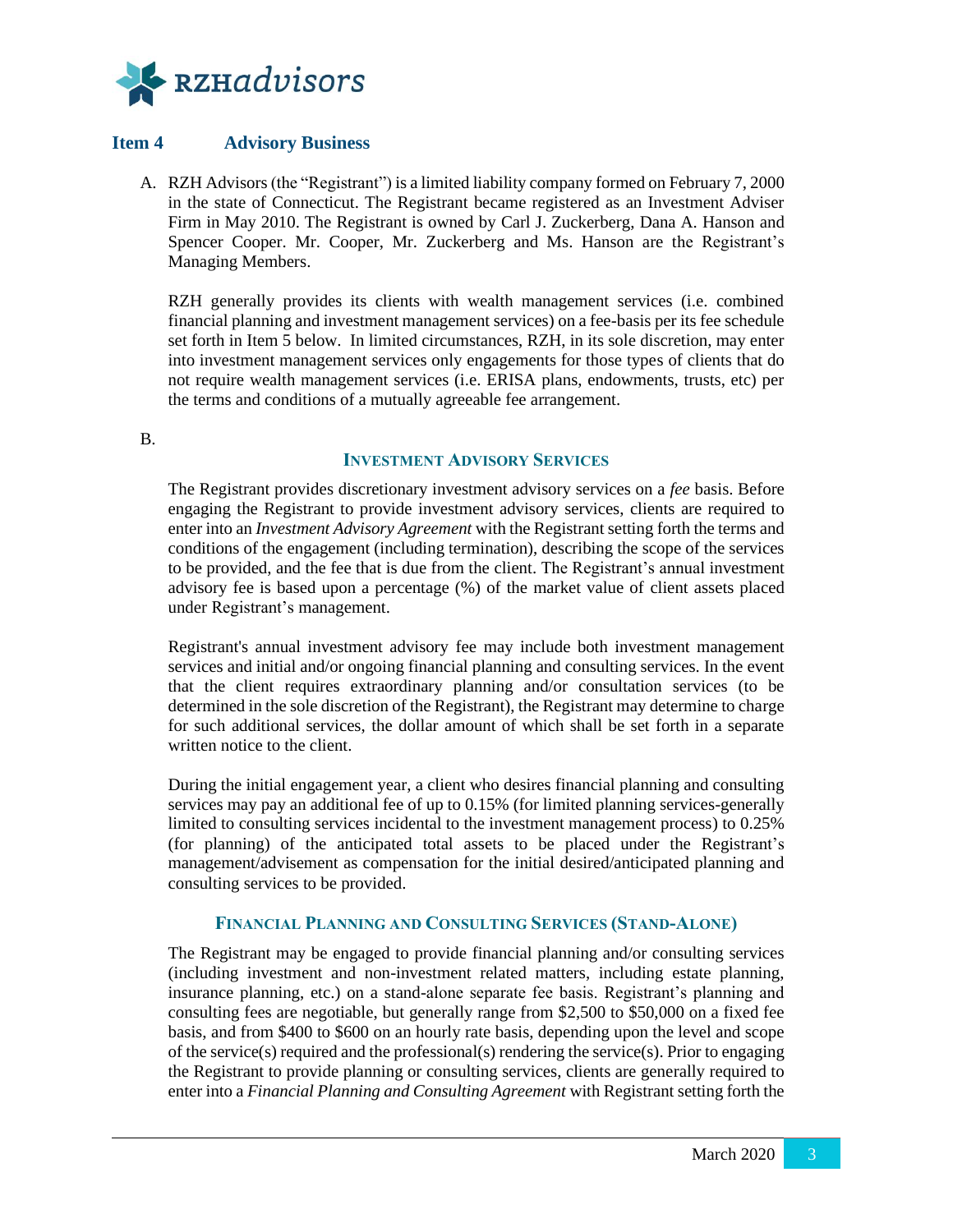

terms and conditions of the engagement (including termination), describing the scope of the services to be provided, and the portion of the fee that is due from the client prior to Registrant commencing services.

If requested by the client, Registrant may recommend the services of other professionals for implementation purposes (i.e. attorneys, accountants, insurance, etc.). The client is under no obligation to engage the services of any such recommended professional. The client retains absolute discretion over all such implementation decisions and is free to accept or reject any recommendation from the Registrant.

If the client engages any recommended unaffiliated professional, and a dispute arises thereafter relative to such engagement, the client agrees to seek recourse exclusively from and against the engaged professional. At all times, the engaged licensed professional[s] (i.e. attorney, accountant, insurance agent, etc.), and **not** the Registrant, shall be responsible for the quality and competency of the services provided.

It remains the client's responsibility to promptly notify the Registrant if there is ever any change in their financial situation or investment objectives for the purpose of reviewing, evaluating or revising Registrant's previous recommendations and/or services.

## **DIVORCE CONSULTANT SERVICES**

The Registrant may provide financial planning services for people going through a divorce. Divorce consultation services may be provided in any of the following areas: tax planning analysis, estate planning analysis, investment, pension and profit sharing, business, insurance and cash flow management. All arrangements concerning fees and services will be agreed upon in advance and will be in a written contract.

#### **MISCELLANEOUS**

**Limitations of Financial Planning and Non-Investment Consulting/Implementation Services**. As indicated above, to the extent requested by a client, Registrant may provide financial planning and related consulting services. Neither the Registrant nor its investment adviser representatives assist clients with the implementation of any financial plan, unless they have agreed to do so in writing. The Registrant does not monitor a client's financial plan, and it is the client's responsibility to revisit the financial plan with the Registrant, if desired.

The Registrant **does not** serve as an attorney or accountant, and no portion of its services should be construed as legal or accounting services. Accordingly, Registrant **does not** prepare estate planning documents or tax returns. To the extent requested by a client, Registrant may recommend the services of other professionals for certain non-investment implementation purpose (i.e. attorneys, accountants, insurance agents, etc.). The client is under no obligation to engage the services of any such recommended professional. The client retains absolute discretion over all such implementation decisions and is free to accept or reject any recommendation from Registrant and/or its representatives.

If the client engages any recommended unaffiliated professional, and a dispute arises thereafter relative to such engagement, the client agrees to seek recourse exclusively from and against the engaged professional. At all times, the engaged licensed professional[s]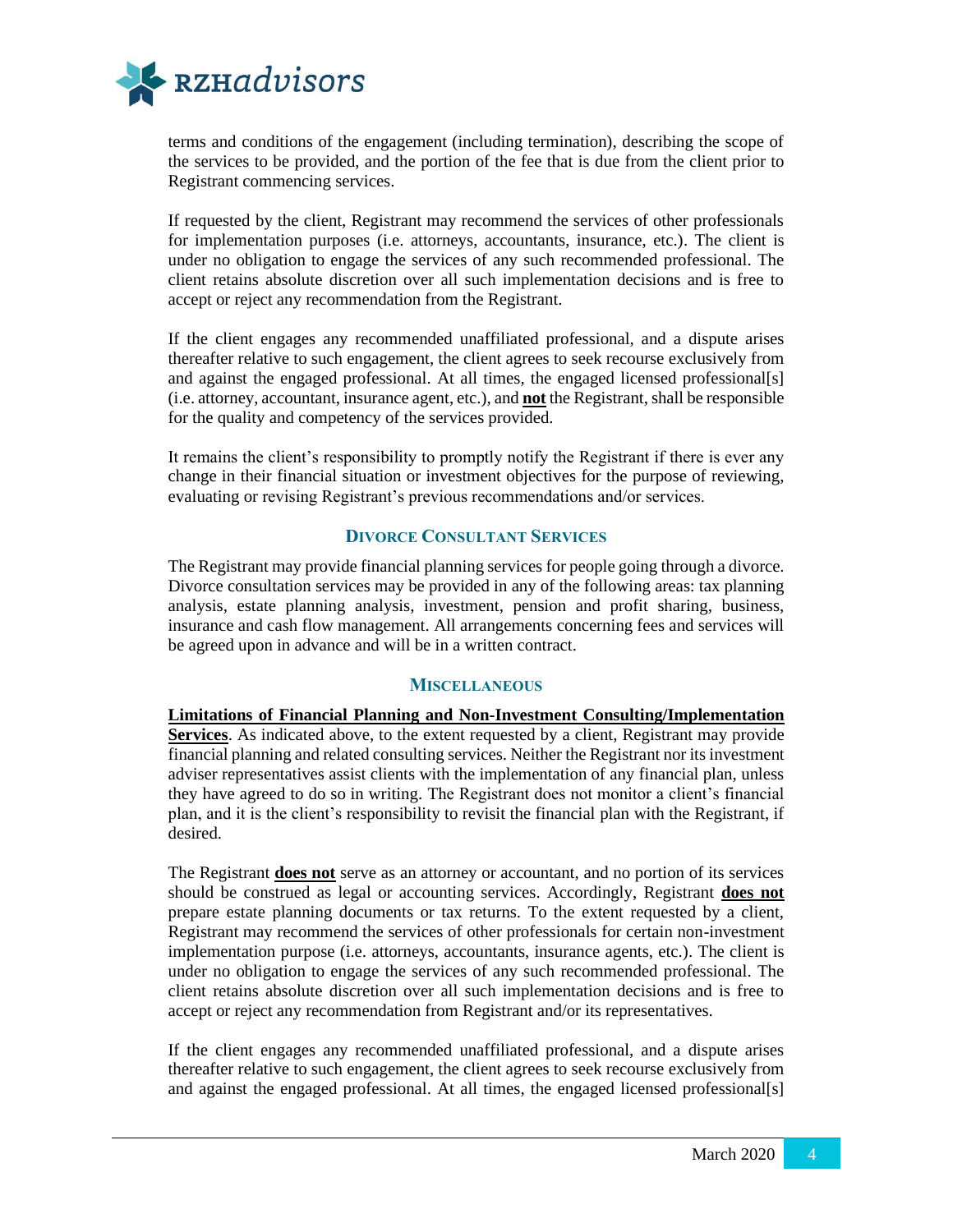

(i.e. attorney, accountant, insurance agent, etc.), and **not** the Registrant, shall be responsible for the quality and competency of the services provided.

**Retirement Plan Rollovers – No Obligation / Conflict of Interest**: A client or prospective client leaving an employer typically has four options regarding an existing retirement plan (and may engage in a combination of these options): (i) leave the money in the former employer's plan, if permitted, (ii) roll over the assets to the new employer's plan, if one is available and rollovers are permitted, (iii) roll over to an Individual Retirement Account ("IRA"), or (iv) cash out the account value (which could, depending upon the client's age, result in adverse tax consequences). If the Registrant recommends that a client roll over their retirement plan assets into an account to be managed by the Registrant, such a recommendation creates a conflict of interest if the Registrant will earn an advisory fee on the rolled over assets. No client is under any obligation to roll over retirement plan assets to an account managed by Registrant.

**Mutual and Exchange Traded Funds**: Most mutual funds and exchange traded funds are available directly to the public. Therefore, a prospective client can obtain many of the funds that may be utilized by the Registrant independent of engaging Registrant as an investment advisor. However, if a prospective client determines to do so, he/she will not receive the Registrant's initial and ongoing investment advisory services.

**DFA Mutual Funds**: Registrant utilizes mutual funds issued by Dimensional Fund Advisors ("DFA"). DFA funds are generally only available through registered investment advisers. Therefore, if the client was to terminate the Registrant's services, and not transition to another adviser who utilizes DFA funds, restrictions regarding additional purchases of, or reallocation among other, DFA funds will generally apply.

**Interval Funds**. When consistent with a client's investment objectives, Registrant may allocate investment assets to "Interval Funds." Investment companies structured as "Interval Funds" are generally designed for long-term investors that do not require daily liquidity. Shares in Interval Funds typically do not trade on the secondary market. Instead, their shares are subject to periodic redemption offers by the fund at a price based on net asset value. Accordingly, Interval Funds are subject to liquidity constraints. Interval Funds investing in securities of companies with smaller market capitalizations, derivatives, or securities with substantial market and/or credit risk tend to have the greatest exposure to liquidity risk. Generally, the Interval Funds recommended by the Registrant offer a two to three week period, on a quarterly basis, during which the client may seek the redemption of previously purchased Interval Funds. Therefore, if the Registrant was to determine that the fund is no longer performing or if a client wanted to close their account, the Interval Fund could not be sold or transferred immediately. Rather, the sale or transfer would need to await the quarterly permitted sale date. Moreover, the eventual net asset value for the Interval Fund could be substantially different (positive or negative) than the Interval Fund value on the date that the sale was requested. There can be **no assurance** that any such strategy will prove profitable or successful. In light of these enhanced risks/rewards, a client may direct the Registrant, in writing, not to purchase such funds for the client's account.

**Cash Positions.** At any specific point in time, depending upon perceived or anticipated market conditions/events or upcoming anticipated cash distributions (there being no guarantee that such anticipated market conditions/events will occur), the Registrant may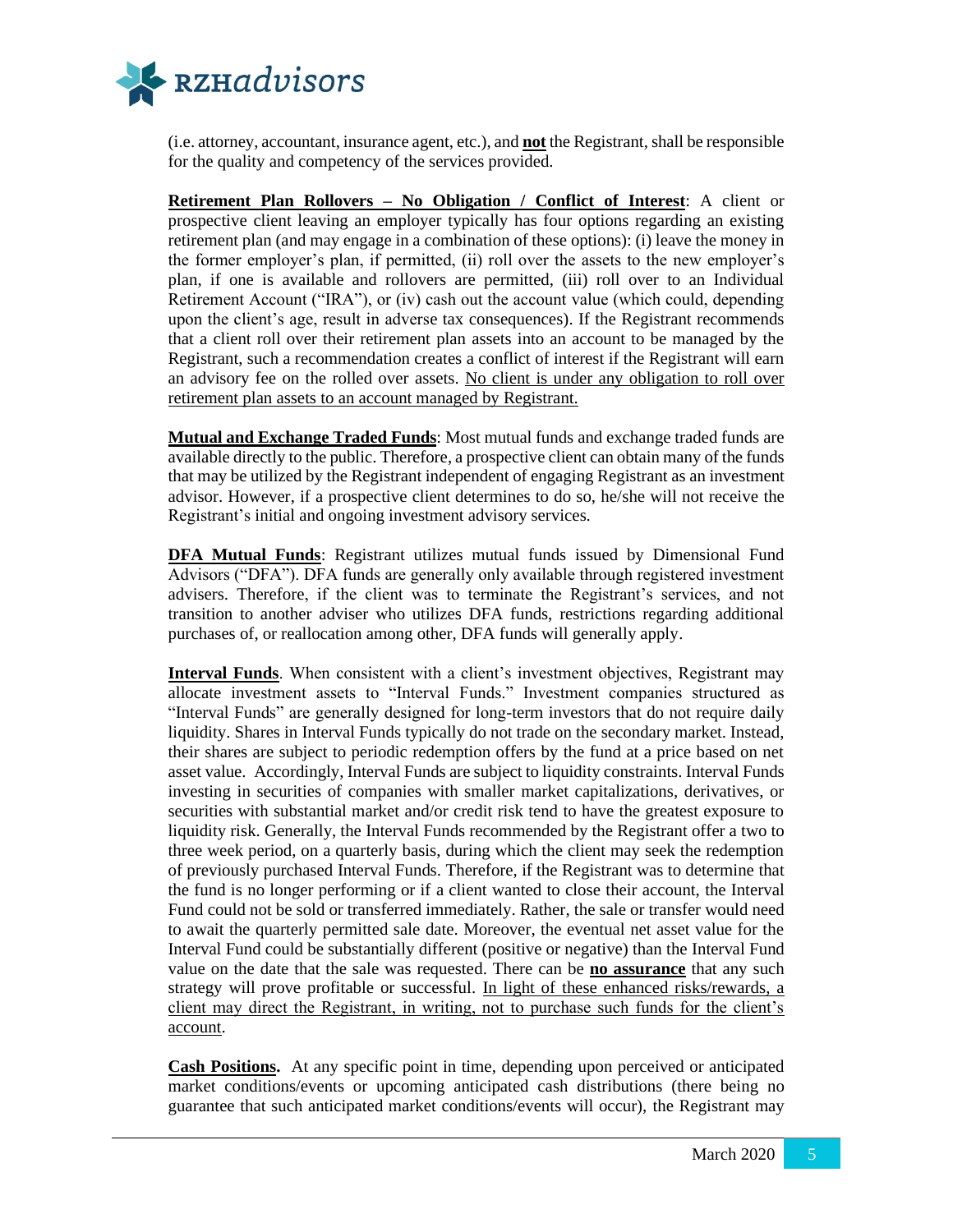

maintain cash positions for defensive purposes. All cash positions (money markets, etc.) shall be included as part of assets under management for purposes of calculating the Registrant's advisory fee.

**Unaffiliated Private Investment Funds**. Registrant may also provide investment advice regarding unaffiliated private investment funds. Registrant, on a non-discretionary basis, may recommend that certain qualified clients consider an investment in unaffiliated private investment funds. Registrant's role relative to the private investment funds shall be limited to its initial and ongoing due diligence and investment monitoring services. If a client determines to become a private fund investor, the amount of assets invested in the fund(s) shall be included as part of "assets under management" for purposes of Registrant calculating its investment advisory fee. Registrant's clients are under absolutely no obligation to consider or make an investment in a private investment fund(s).

Risks: Private investment funds generally involve various risk factors, including, but not limited to, potential for complete loss of principal, liquidity constraints and lack of transparency, a complete discussion of which is set forth in each fund's offering documents, which will be provided to each client for review and consideration. Unlike liquid investments that a client may own, private investment funds do not provide daily liquidity or pricing. Each prospective client investor will be required to complete a Subscription Agreement, pursuant to which the client shall establish that he/she is qualified for investment in the fund, and acknowledges and accepts the various risk factors that are associated with such an investment.

Valuation: In the event that the Registrant references private investment funds owned by the client on any supplemental account reports prepared by the Registrant, the value(s) for all private investment funds owned by the client shall reflect the most recent valuation provided by the fund sponsor or client. The current value of an investor's fund holding(s) could be significantly more or less than the value reflected on the report. Unless otherwise indicated, the client's advisory fee shall be based upon the value reflected on the report.

**Independent Managers**. The Registrant may allocate (and/or recommend that the client allocate) a portion of a client's investment assets among unaffiliated independent investment managers and/or sub-advisers in accordance with the client's designated investment objective(s). In such situations, the *Independent Manager(s)* shall have day-today responsibility for the active discretionary management of the allocated assets. The Registrant shall continue to render investment supervisory services to the client relative to the ongoing monitoring and review of account performance, asset allocation and client investment objectives. Factors which the Registrant shall consider in recommending *Independent Manager(s)* include the client's designated investment objective(s), management style, performance, reputation, financial strength, reporting, pricing, and research. The investment management fee charged by the Independent Manager(s) is separate from, and in addition to, the Registrant's investment advisory fee as set forth in Item 5.

**Account Aggregation Tools**. Registrant, in conjunction with the services provided through Orion Adviser Services ("Orion") and ByAllAccounts, Inc., a resource made available through Orion, may also provide periodic comprehensive reporting services which may incorporate all of the client's investment assets, including those investment assets that are not part of the assets managed by Registrant (the "Excluded Assets"). The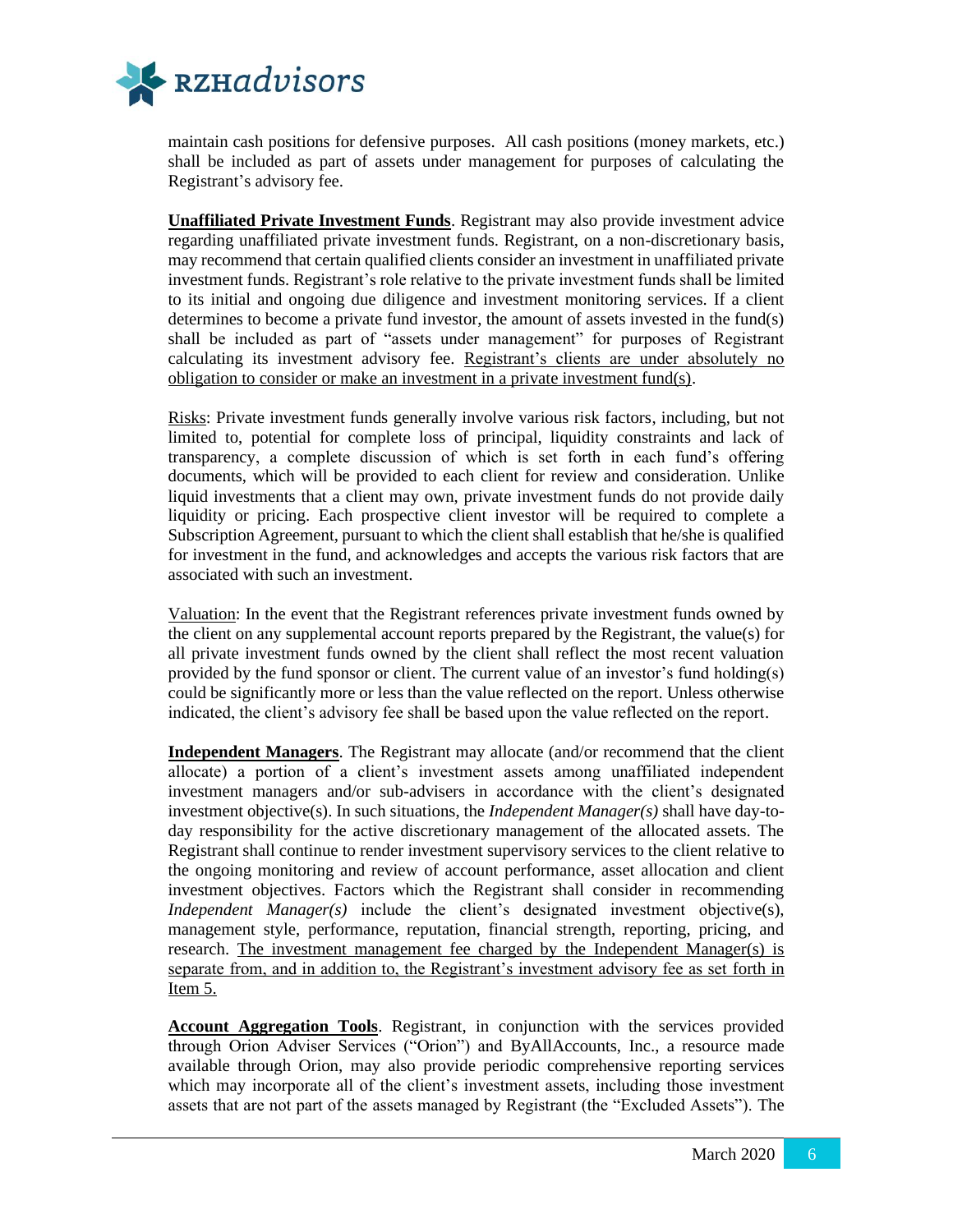

Registrant's service relative to the Excluded Assets is limited to reporting services only, which does not include investment implementation. Because the Registrant does not have trading authority for the Excluded Assets, to the extent applicable to the nature of the Excluded Assets (assets over which the client maintains trading authority vs. trading authority designated to another investment professional), the client (and/or the other investment professional), and not the Registrant, shall be exclusively responsible for directly implementing any recommendations relative to the Excluded Assets. The client and/or their other advisors that maintain trading authority, and not the Registrant, shall be exclusively responsible for the investment performance of the Excluded Assets. Without limiting the above, the Registrant shall not be responsible for any implementation error (timing, trading, etc.) relative to the Excluded Assets. In the event the client desires that the Registrant provide non-discretionary investment management services (whereby the Registrant would have trading authority) with respect to the Excluded Assets, the client may engage the Registrant to do so pursuant to the terms and conditions of the *Investment Advisory Agreement* between the Registrant and the client.

**Portfolio Activity**. Registrant has a fiduciary duty to provide services consistent with the client's best interest. As part of its investment advisory services, Registrant will review client portfolios on an ongoing basis to determine if any changes are necessary based upon various factors, including, but not limited to, investment performance, fund manager tenure, style drift, account additions/withdrawals, and/or a change in the client's investment objective. Based upon these factors, there may be extended periods of time when Registrant determines that changes to a client's portfolio are neither necessary nor prudent. Clients nonetheless remain subject to the fees described in Item 5 below during periods of account inactivity.

**Client Obligations**. In performing its services, Registrant shall not be required to verify any information received from the client or from the client's other professionals, and is expressly authorized to rely thereon. Moreover, each client is advised that it remains their responsibility to promptly notify the Registrant if there is ever any change in their financial situation or investment objectives for the purpose of reviewing, evaluating or revising Registrant's previous recommendations and/or services.

**Disclosure Statement**. A copy of the Registrant's written Brochure as set forth on Part 2A of Form ADV shall be provided to each client prior to, or contemporaneously with, the execution of the *Investment Advisory Agreement* or *Financial Planning and Consulting Agreement*.

- C. The Registrant shall provide investment advisory services specific to the needs of each client. Prior to providing investment advisory services, an investment adviser representative will ascertain each client's investment objective(s). Thereafter, the Registrant shall allocate and/or recommend that the client allocate investment assets consistent with the designated investment objective(s). The client may, at any time, impose reasonable restrictions, in writing, on the Registrant's services.
- D. The Registrant does not participate in a wrap fee program.
- E. As of February 19, 2020, the Registrant had \$1,023,913,953 in assets under management on a discretionary basis.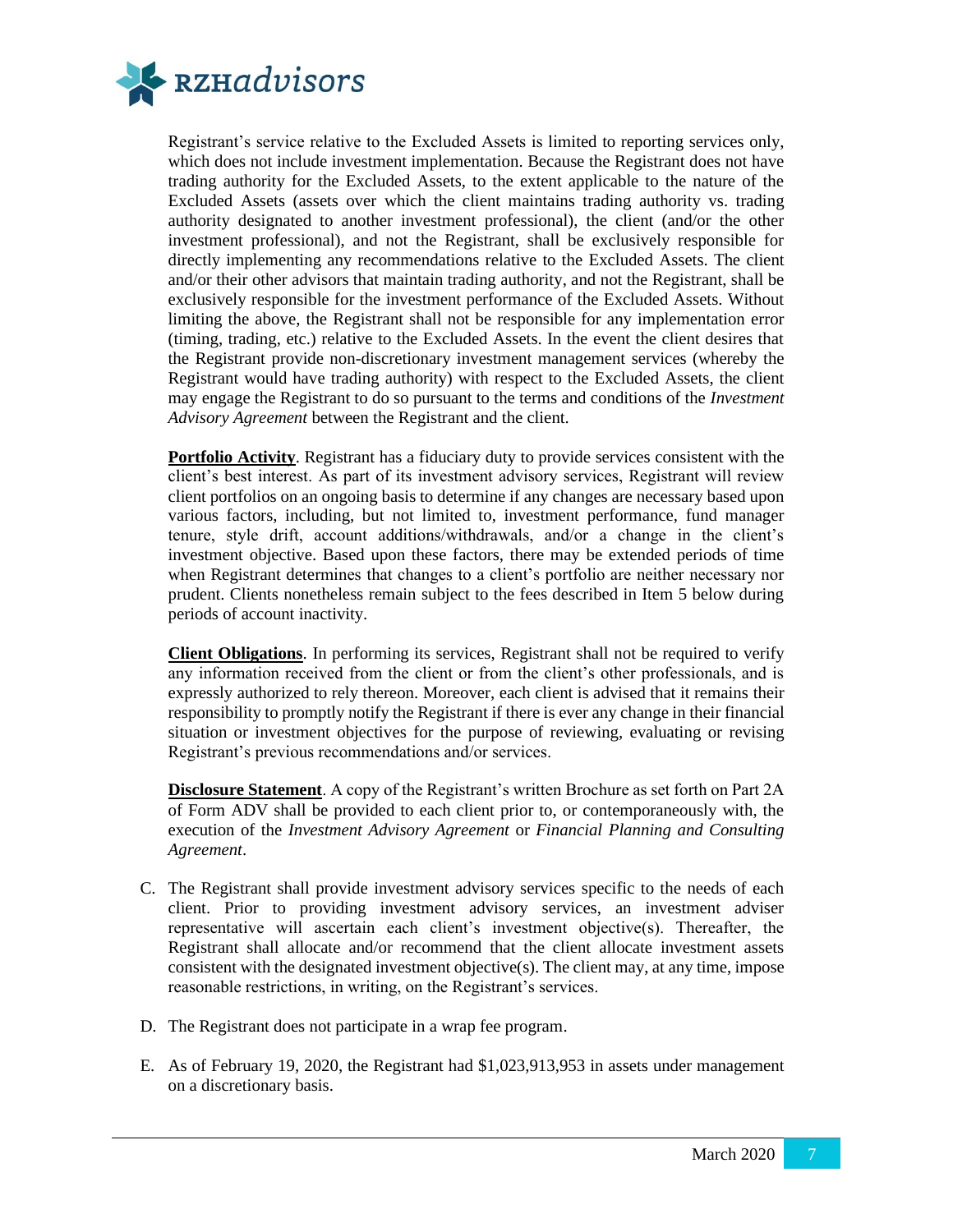

# <span id="page-10-0"></span>**Item 5 Fees and Compensation**

#### **INVESTMENT ADVISORY SERVICES**

The Registrant's annual investment advisory fee is negotiable, but is generally based upon a percentage (%) of the market value and type of assets placed under the Registrant's management as follows:

#### **Wealth Management – Inclusive of Financial Planning**

| <b>Assets Under Management</b> | <b>Annual Fee*</b> |
|--------------------------------|--------------------|
| First \$3,000,000              | 1.10%              |
| Next \$2,000,000               | 0.75%              |
| Next \$5,000,000               | $0.50\%$           |
| Over \$10,000,000              | 0.35%              |

#### **Investment Management – Including limited planning incidental to the investment management process**

| <b>Assets Under Management</b> | <b>Annual Fee*</b> |
|--------------------------------|--------------------|
| First \$5,000,000              | 0.75%              |
| Next \$5,000,000               | 0.45%              |
| Over \$10,000,000              | 0.35%              |

The Registrant's investment advisory fee is negotiable at its discretion, depending upon objective and subjective factors including but not limited to: the amount of assets to be managed; portfolio composition; the scope and complexity of the engagement; the anticipated number of meetings and servicing needs; related accounts; future earning capacity; anticipated future additional assets; the professional(s) rendering the service(s); prior relationships with the Registrant and/or its representatives, and negotiations with the client. As a result of these factors, similarly situated clients could pay different fees, the services to be provided by the Registrant to any particular client could be available from other advisers at lower fees, and certain clients may have fees different than those specifically set forth above

#### **Please Note**:

When engaged to provide Wealth Management Services, inclusive of Financial Planning services, the Registrant generally requires a minimum asset level of \$3,000,000.

When engaged to provide Investment Management Services (with planning incidental to the investment management process), the Registrant generally requires a minimum asset level of \$5,000,000.

The Registrant, in its sole discretion, may elect to waive its aggregate asset minimum, charge a lesser investment advisory fee and/or charge a flat fee based upon certain criteria (i.e. anticipated future earning capacity, anticipated future additional assets, dollar amount

A.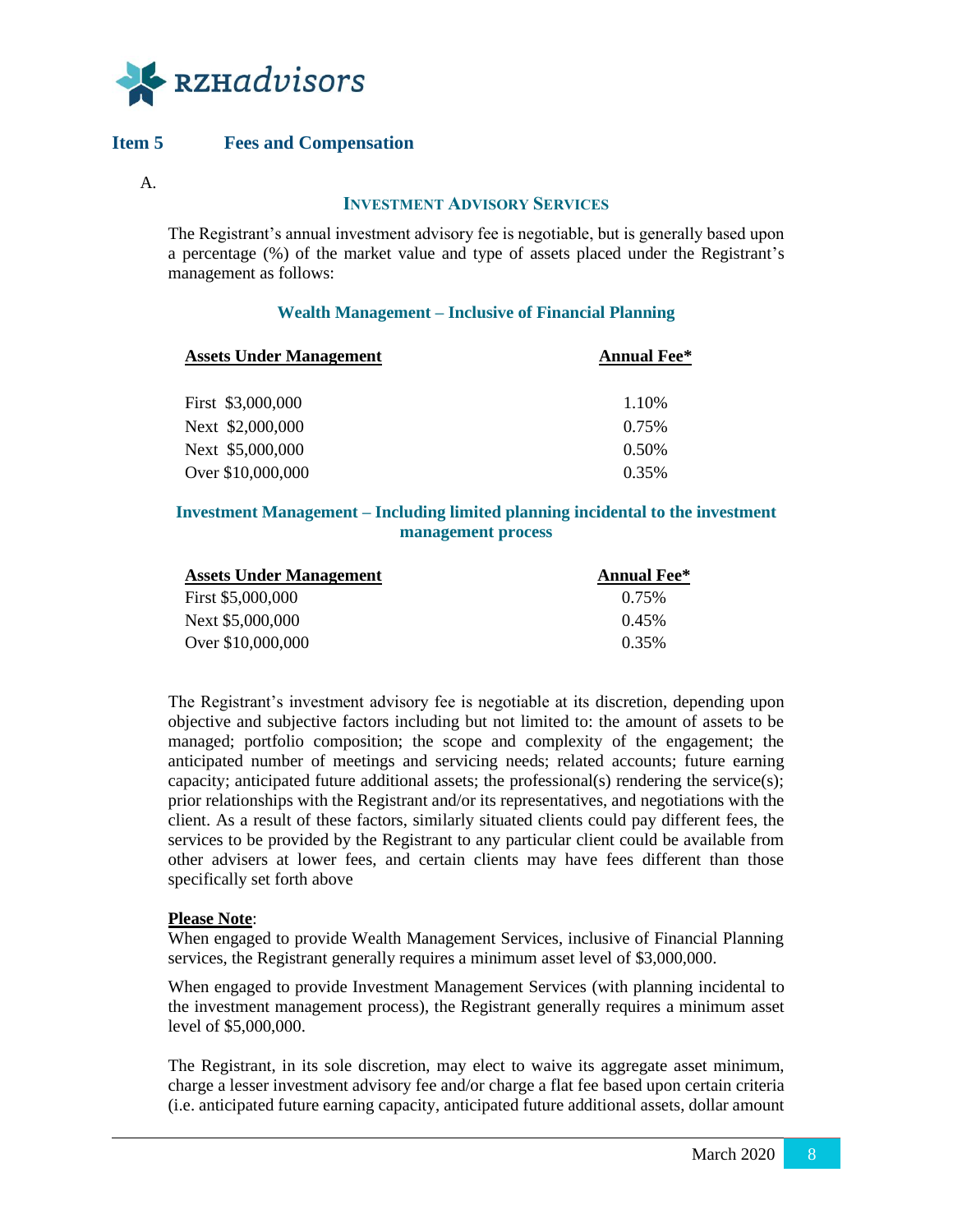

of assets to be managed, related accounts, account composition, negotiations with client, etc.).

If you engage the Registrant to provide Wealth Management Services, inclusive of Financial Planning Services with less than \$3,000,000 under management or if you engage the Registrant to provide Investment Management Services with Limited Financial Planning with less than \$5,000,000 under management and you are subject to respective minimum fees, you will pay a higher percentage Annual fee than indicated above.

**\* Special Note:** Those clients who currently have a portion of their investment assets allocated to the "RZH Alternative Strategies" (closed to new investors) shall continue to incur a flat 1.00% annual fee on those assets for as long as invested in the strategy. No current client is obligated to continue to maintain assets within the strategy.

#### **FINANCIAL PLANNING AND CONSULTING SERVICES (STAND-ALONE)**

The Registrant may be engaged to provide financial planning and/or consulting services (including investment and non-investment related matters, including estate planning, insurance planning, etc.) on a stand-alone separate fee basis. Registrant's planning and consulting fees are negotiable, but generally range from \$2,500 to \$50,000 on a fixed fee basis, and from \$400 to \$600 on an hourly rate basis, depending upon the level and scope of the service(s) required and the professional(s) rendering the service(s). Prior to engaging the Registrant to provide planning or consulting services, clients are generally required to enter into a *Financial Planning and Consulting Agreement* with Registrant setting forth the terms and conditions of the engagement (including termination), describing the scope of the services to be provided, and the portion of the fee that is due from the client prior to Registrant commencing services.

#### **DIVORCE CONSULTATION SERVICES**

The Registrant may provide financial planning services for people going through a divorce. Divorce consultation services may be provided in any of the following areas: tax planning analysis, estate planning analysis, investment, pension and profit sharing, business, insurance and cash flow management. All arrangements concerning fees and services will be agreed upon in advance and will be in a written contract. Registrant's planning and consulting fees are negotiable, but generally range from \$2,500 to \$50,000 on a fixed fee basis, and from \$400 to \$600 on an hourly rate basis, depending upon the level and scope of the service(s) required and the professional(s) rendering the service(s).

- B. Clients may elect to have the Registrant's advisory and planning and consulting fees deducted from their custodial account. Both Registrant's *Investment Advisory Agreement* and the custodial/clearing agreement may authorize the custodian to debit the account for the amount of the Registrant's investment advisory fee and to directly remit that management fee to the Registrant in compliance with regulatory procedures. In the limited event that the Registrant bills the client directly, payment is due upon receipt of the Registrant's invoice. The Registrant shall deduct fees and/or bill clients quarterly in advance, based upon the market value of the assets on the last business day of the previous quarter.
- C. As discussed below, unless the client directs otherwise or an individual client's circumstances require, the Registrant shall generally recommend that Fidelity Investments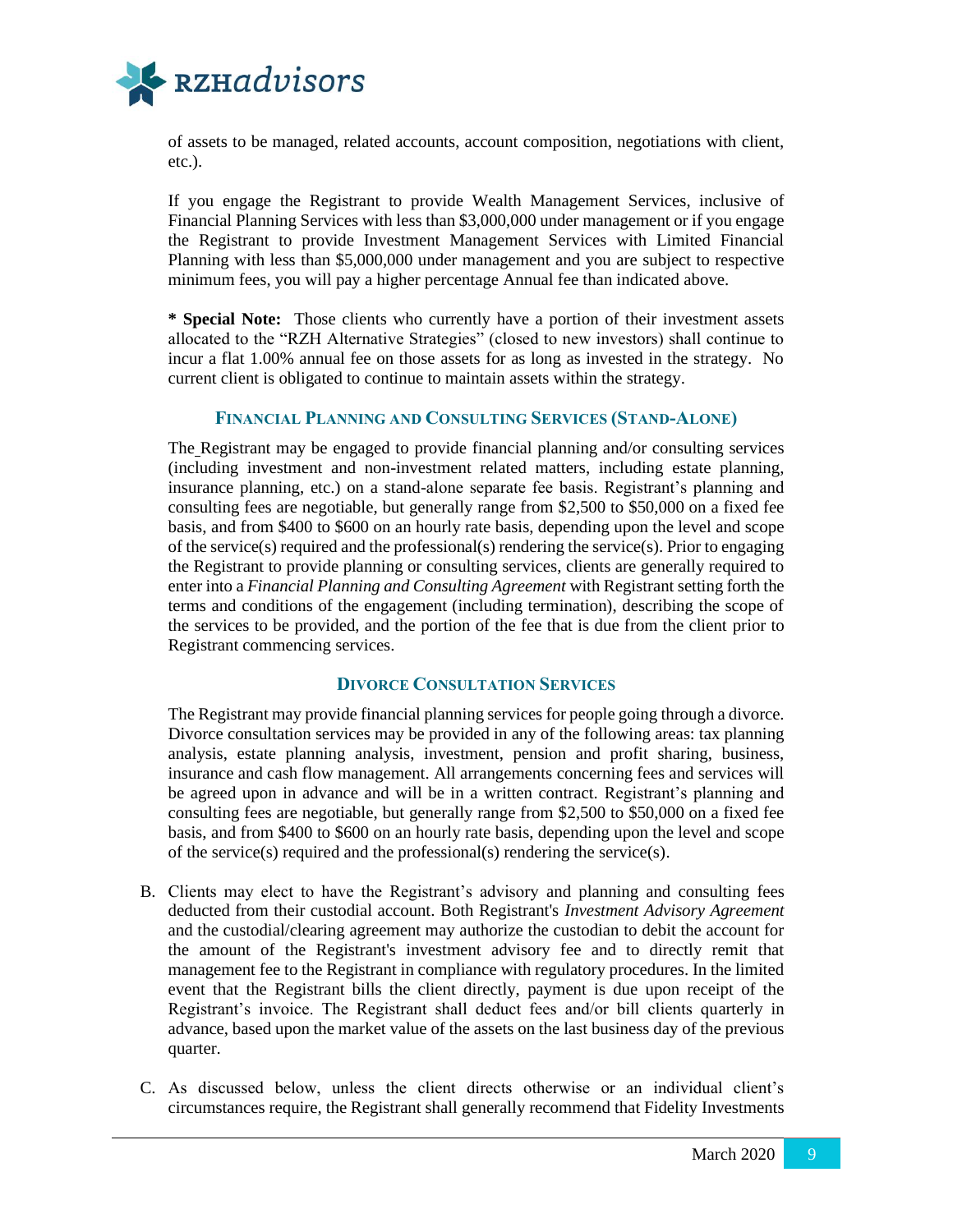

("*Fidelity*"*)* serve as the broker-dealer/custodian for client investment management assets. Broker-dealers such as *Fidelity* charge brokerage commissions and/or transaction fees for effecting certain securities transactions. In addition to Registrant's investment management fee, brokerage commissions and/or transaction fees, clients will incur, relative to all mutual fund and exchange traded fund purchases, private investment funds and independent managers, charges imposed at the fund, account or partnership level (e.g. management fees and other fund expenses).

D. Registrant's annual investment advisory fee shall be prorated and paid quarterly, in advance, based upon the market value of the assets on the last business day of the previous quarter.

The *Investment Advisory Agreement* between the Registrant and the client will continue in effect until terminated by either party by written notice in accordance with the terms of the *Investment Advisory Agreement*. Upon termination, the Registrant shall refund the prorated portion of the advanced advisory fee paid based upon the number of days remaining in the billing quarter.

E. Neither the Registrant, nor its representatives accept compensation from the sale of securities or other investment products.

#### <span id="page-12-0"></span>**Item 6 Performance-Based Fees and Side-by-Side Management**

Neither the Registrant nor any supervised person of the Registrant accepts performancebased fees.

#### <span id="page-12-1"></span>**Item 7 Types of Clients**

The Registrant's clients shall generally include individuals, business entities, trusts, estates and charitable organizations.

# <span id="page-12-2"></span>**Item 8 Methods of Analysis, Investment Strategies and Risk of Loss**

- A. The Registrant may utilize the following methods of security analysis:
	- Charting (analysis performed using patterns to identify current trends and trend reversals to forecast the direction of prices)
	- Fundamental (analysis performed on historical and present data, with the goal of making financial forecasts)
	- Technical (analysis performed on historical and present data, focusing on price and trade volume, to forecast the direction of prices)

The Registrant may utilize the following investment strategies when implementing investment advice given to clients:

• Long Term Purchases (securities held at least a year)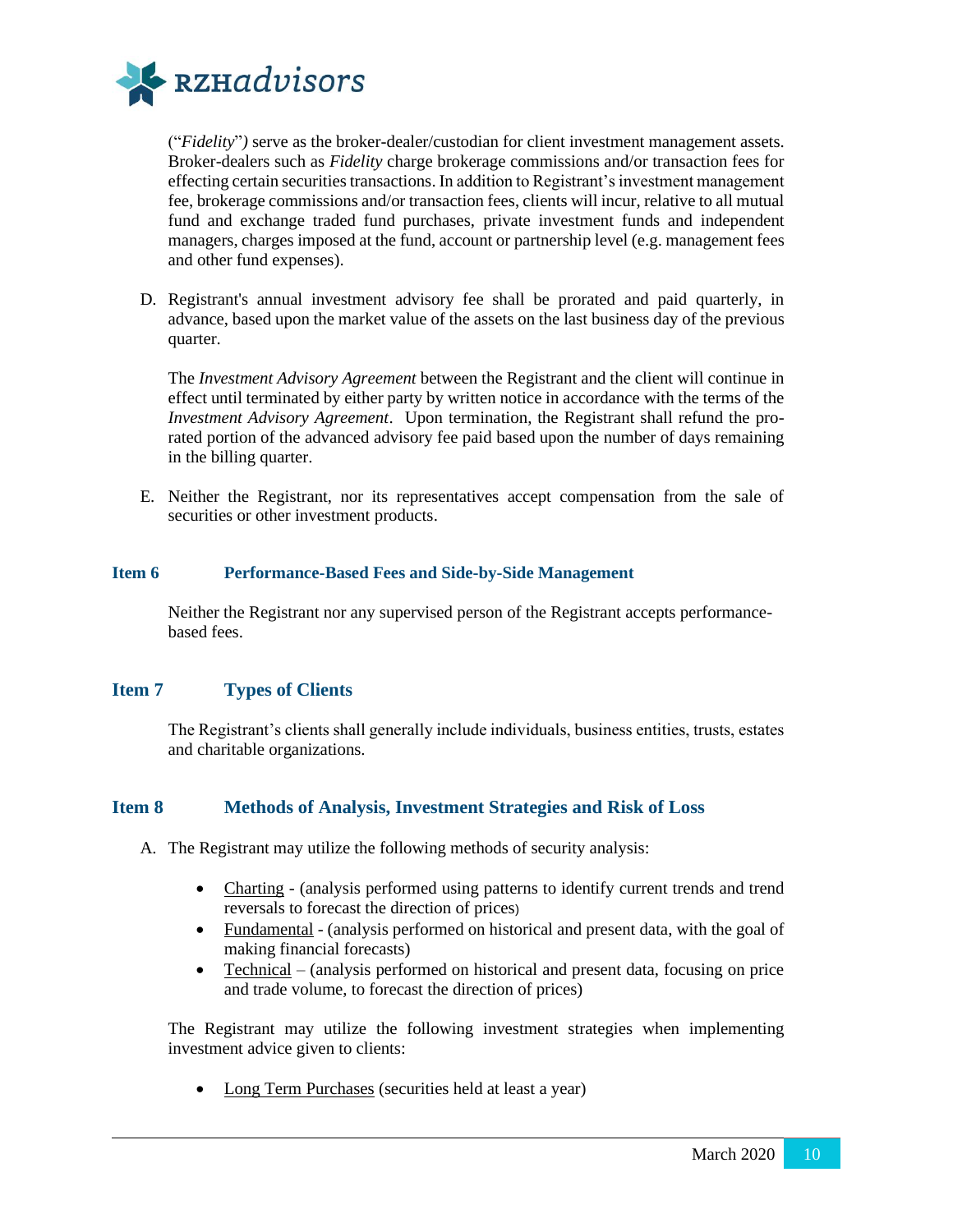

• Short Term Purchases (securities sold within a year)

**Investment Risk**. Different types of investments involve varying degrees of risk, and it should not be assumed that future performance of any specific investment or investment strategy (including the investments and/or investment strategies recommended or undertaken by the Registrant) will be profitable or equal any specific performance level(s).

B. The Registrant's methods of analysis and investment strategies do not present any significant or unusual risks.

However, every method of analysis has its own inherent risks. To perform an accurate market analysis the Registrant must have access to current/new market information. The Registrant has no control over the dissemination rate of market information; therefore, unbeknownst to the Registrant, certain analyses may be compiled with outdated market information, severely limiting the value of the Registrant's analysis. Furthermore, an accurate market analysis can only produce a forecast of the direction of market values. There can be no assurances that a forecasted change in market value will materialize into actionable and/or profitable investment opportunities.

The Registrant's primary investment strategies - Long Term Purchases and Short Term Purchases - are fundamental investment strategies. However, every investment strategy has its own inherent risks and limitations. For example, longer term investment strategies require a longer investment time period to allow for the strategy to potentially develop. Shorter term investment strategies require a shorter investment time period to potentially develop but, as a result of more frequent trading, may incur higher transactional costs when compared to a longer term investment strategy.

C. Currently, the Registrant primarily allocates client investment assets among various openend mutual funds and/or exchange traded funds on a discretionary and/or non-discretionary basis, and *Independent Manager(s)*, as well as private investment funds, in accordance with the client's designated investment objective(s).

# <span id="page-13-0"></span>**Item 9 Disciplinary Information**

The Registrant has not been the subject of any disciplinary actions.

#### <span id="page-13-1"></span>**Item 10 Other Financial Industry Activities and Affiliations**

- A. Neither the Registrant, nor its representatives, are registered or have an application pending to register, as a broker-dealer or a registered representative of a broker-dealer.
- B. Neither the Registrant, nor its representatives, are registered or have an application pending to register, as a futures commission merchant, commodity pool operator, a commodity trading advisor, or a representative of the foregoing.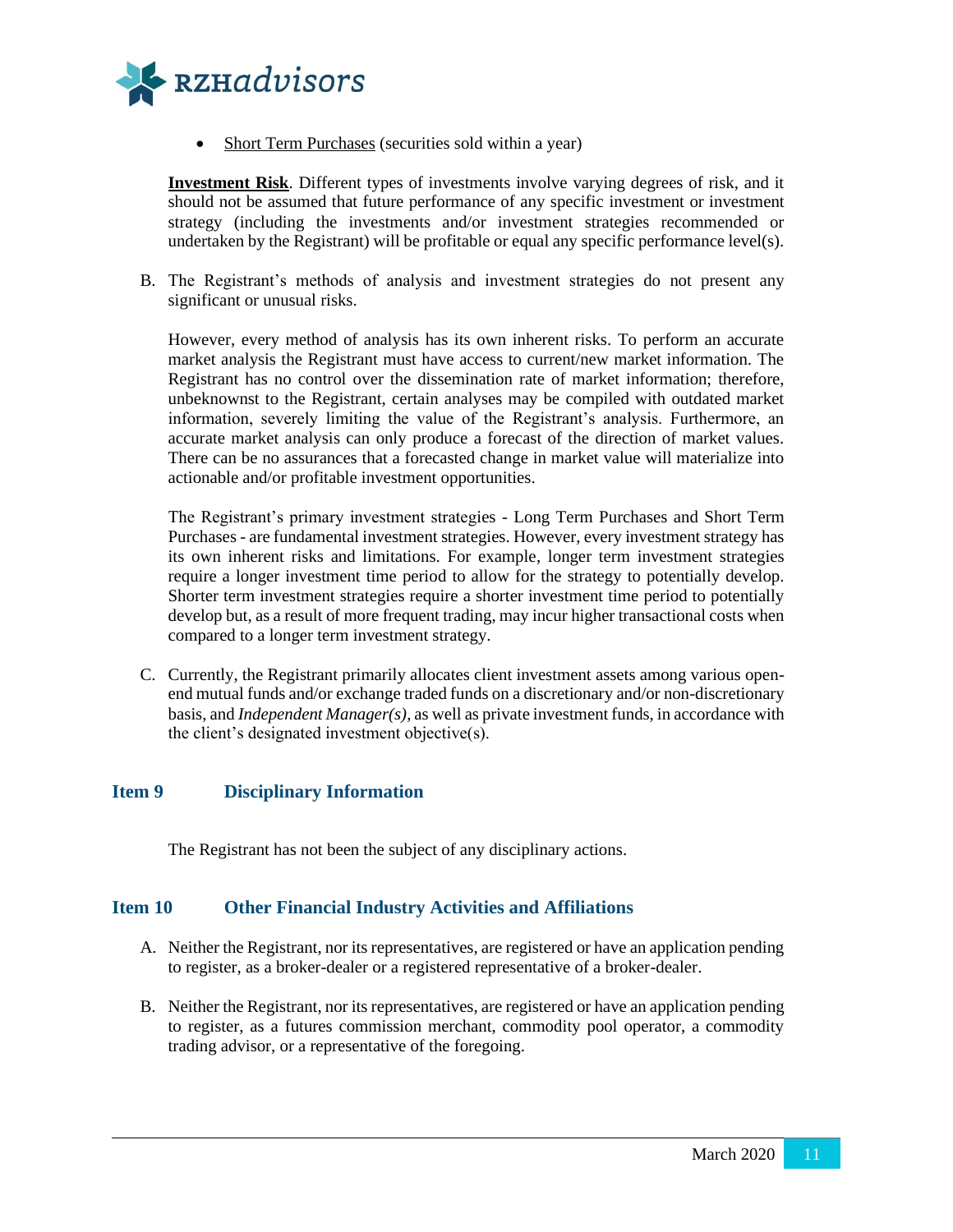

- C. **Licensed Insurance Agents**. Although not material to the Registrant's business, Carl J. Zuckerberg, in his individual capacity, is a licensed insurance agent. Mr. Zuckerberg does not hold himself out to the public in this capacity.
- D. The Registrant does not receive, directly or indirectly, compensation from investment advisors that it recommends or selects for its clients.

# <span id="page-14-0"></span>**Item 11 Code of Ethics, Participation or Interest in Client Transactions and Personal Trading**

A. The Registrant maintains an investment policy relative to personal securities transactions. This investment policy is part of Registrant's overall Code of Ethics, which serves to establish a standard of business conduct for all of Registrant's representatives that is based upon fundamental principles of openness, integrity, honesty and trust, a copy of which is available upon request.

In accordance with Section 204A of the Investment Advisers Act of 1940, the Registrant also maintains and enforces written policies reasonably designed to prevent the misuse of material non-public information by the Registrant or any person associated with the Registrant.

- B. Neither the Registrant nor any related person of Registrant recommends, buys, or sells for client accounts, securities in which the Registrant or any related person of Registrant has a material financial interest.
- C. The Registrant and/or representatives of the Registrant *may* buy or sell securities that are also recommended to clients. This practice may create a situation where the Registrant and/or representatives of the Registrant are in a position to materially benefit from the sale or purchase of those securities. Therefore, this situation creates a conflict of interest. Practices such as "scalping" (i.e., a practice whereby the owner of shares of a security recommends that security for investment and then immediately sells it at a profit upon the rise in the market price which follows the recommendation) could take place if the Registrant did not have adequate policies in place to detect such activities. In addition, this requirement can help detect insider trading, "front-running" (i.e., personal trades executed prior to those of the Registrant's clients) and other potentially abusive practices.

The Registrant has a personal securities transaction policy in place to monitor the personal securities transactions and securities holdings of each of the Registrant's "Access Persons". The Registrant's securities transaction policy requires that an Access Person of the Registrant must provide the Chief Compliance Officer or his/her designee with a written report of their current securities holdings within ten (10) days after becoming an Access Person. Additionally, each Access Person must provide the Chief Compliance Officer or his/her designee with a written report of the Access Person's current securities holdings at least once each twelve (12) month period thereafter on a date the Registrant selects; provided, however that at any time that the Registrant has only one Access Person, he or she shall not be required to submit any securities report described above.

D. The Registrant and/or representatives of the Registrant *may* buy or sell securities, at or around the same time as those securities are recommended to clients. This practice creates a situation where the Registrant and/or representatives of the Registrant are in a position to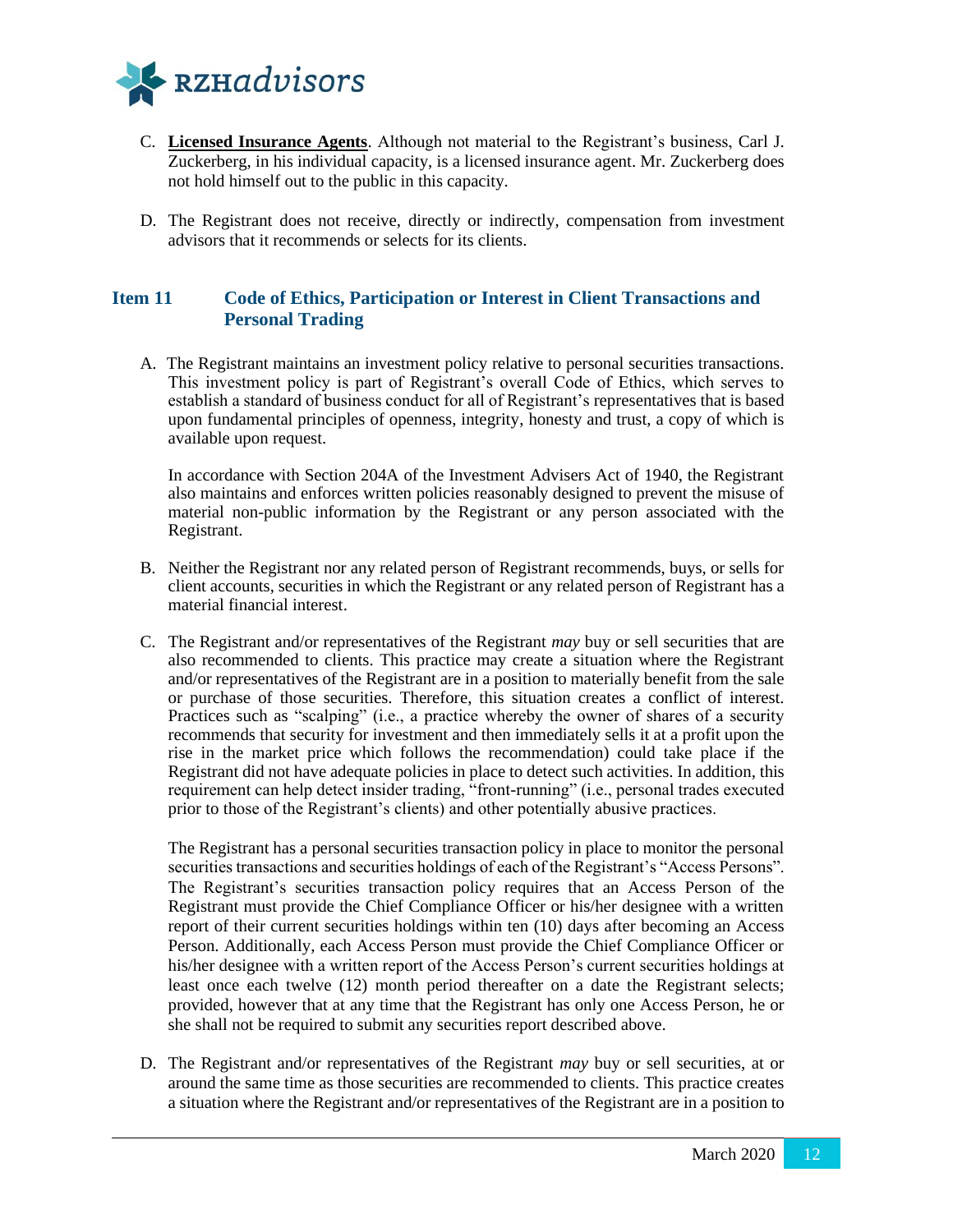

materially benefit from the sale or purchase of those securities. Therefore, this situation creates a conflict of interest. As indicated above in Item 11.C, the Registrant has a personal securities transaction policy in place to monitor the personal securities transaction and securities holdings of each of Registrant's Access Persons.

## <span id="page-15-0"></span>**Item 12 Brokerage Practices**

A. In the event that the client requests that the Registrant recommend a brokerdealer/custodian for execution and/or custodial services (exclusive of those clients that may direct the Registrant to use a specific broker-dealer/custodian), Registrant generally recommends that investment management accounts be maintained at *Fidelity*. Prior to engaging Registrant to provide investment management services, the client will be required to enter into a formal *Investment Advisory Agreement* with Registrant setting forth the terms and conditions under which Registrant shall manage the client's assets, and a separate custodial/clearing agreement with each designated broker-dealer/custodian.

Factors that the Registrant considers in recommending *Fidelity* (or any other brokerdealer/custodian to clients) include historical relationship with the Registrant, financial strength, reputation, execution capabilities, pricing, research, and service. Although the commissions and/or transaction fees paid by Registrant's clients shall comply with the Registrant's duty to seek best execution, a client may pay a commission that is higher than another qualified broker-dealer might charge to effect the same transaction where the Registrant determines, in good faith, that the commission/transaction fee is reasonable. In seeking best execution, the determinative factor is not the lowest possible cost, but whether the transaction represents the best qualitative execution, taking into consideration the full range of a broker-dealer's services, including the value of research provided, execution capability, commission rates, and responsiveness. Accordingly, although Registrant will seek competitive rates, it may not necessarily obtain the lowest possible commission rates for client account transactions. The brokerage commissions or transaction fees charged by the designated broker-dealer/custodian are exclusive of, and in addition to, Registrant's investment management fee. The Registrant's best execution responsibility is qualified if securities that it purchases for client accounts are mutual funds that trade at net asset value as determined at the daily market close.

1. Research and Additional Benefits

Although not a material consideration when determining whether to recommend that a client utilize the services of a particular broker-dealer/custodian, Registrant receives from *Fidelity* (or another broker-dealer/custodian, investment platform, unaffiliated investment manager, vendor, unaffiliated product/fund sponsor, or vendor) without cost (and/or at a discount) support services and/or products, certain of which assist the Registrant to better monitor and service client accounts maintained at such institutions. Included within the support services that may be obtained by the Registrant may be investment-related research, pricing information and market data, software and other technology that provide access to client account data, compliance and/or practice management-related publications, discounted or gratis consulting services, discounted and/or gratis attendance at conferences, meetings, and other educational and/or social events, marketing support, computer hardware and/or software and/or other products used by Registrant in furtherance of its investment advisory business operations.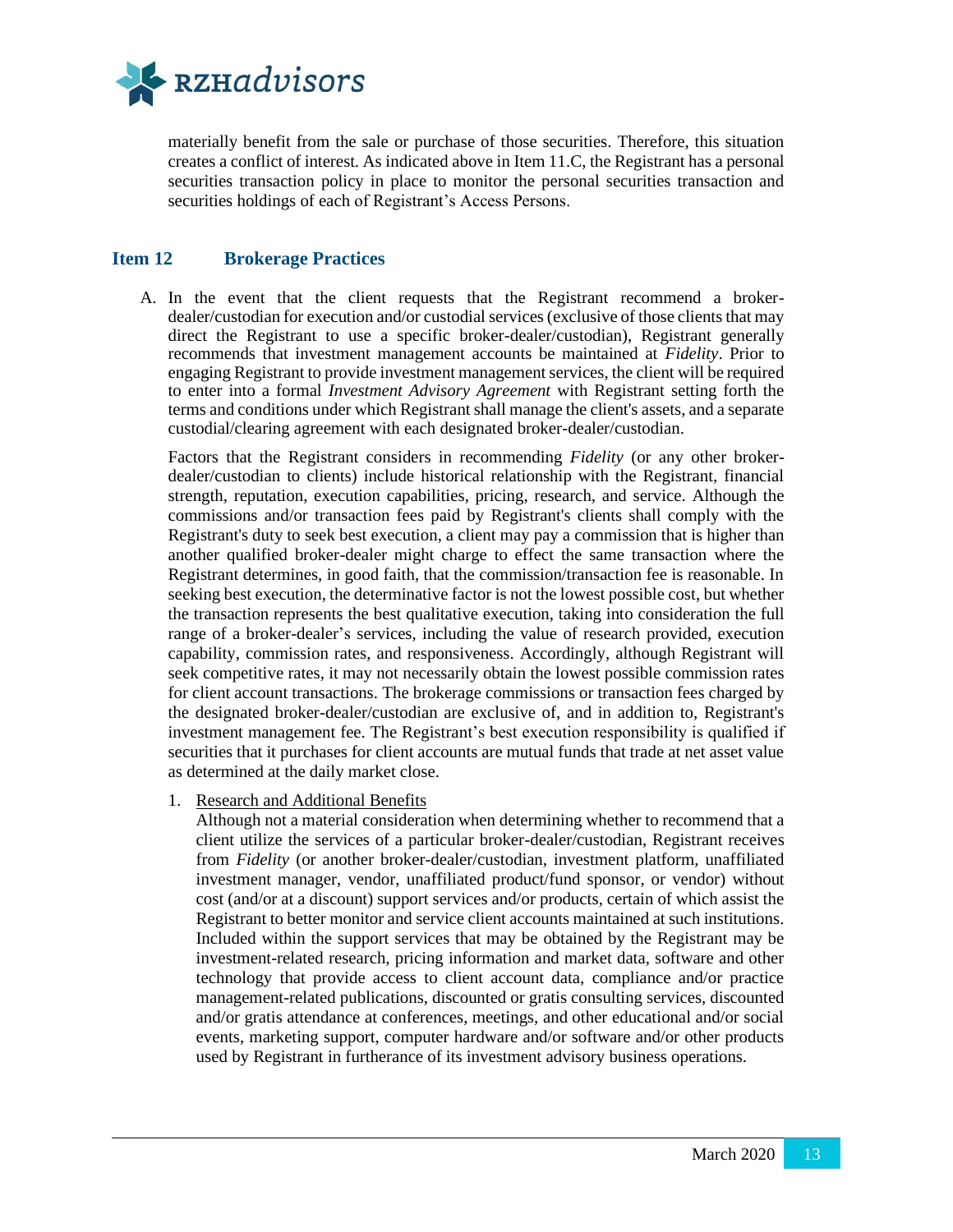

As indicated above, certain of the support services and/or products that *may* be received may assist the Registrant in managing and administering client accounts. Others do not directly provide such assistance, but rather assist the Registrant to manage and further develop its business enterprise.

There is no corresponding commitment made by the Registrant to *Fidelity* or any other entity to invest any specific amount or percentage of client assets in any specific mutual funds, securities or other investment products as a result of the above arrangement.

- 2. The Registrant does not receive referrals from broker-dealers.
- 3. The Registrant does not generally accept directed brokerage arrangements (when a client requires that account transactions be effected through a specific broker-dealer). In such client directed arrangements, the client will negotiate terms and arrangements for their account with that broker-dealer, and Registrant will not seek better execution services or prices from other broker-dealers or be able to "batch" the client's transactions for execution through other broker-dealers with orders for other accounts managed by Registrant. As a result, client may pay higher commissions or other transaction costs or greater spreads, or receive less favorable net prices, on transactions for the account than would otherwise be the case.

In the event that the client directs Registrant to effect securities transactions for the client's accounts through a specific broker-dealer, the client correspondingly acknowledges that such direction may cause the accounts to incur higher commissions or transaction costs than the accounts would otherwise incur had the client determined to effect account transactions through alternative clearing arrangements that may be available through Registrant. Higher transaction costs adversely impact account performance.

Transactions for directed accounts will generally be executed following the execution of portfolio transactions for non-directed accounts.

# **The Registrant's Chief Compliance Officer/Chief Investment Strategist, Carl J. Zuckerberg, remains available to address any questions that a client or prospective client may have regarding the above arrangement**.

B. To the extent that the Registrant provides investment management services to its clients, the transactions for each client account generally will be effected independently, unless the Registrant decides to purchase or sell the same securities for several clients at approximately the same time. The Registrant may (but is not obligated to) combine or "bunch" such orders to seek best execution, to negotiate more favorable commission rates or to allocate equitably among the Registrant's clients differences in prices and commissions or other transaction costs that might have been obtained had such orders been placed independently. Under this procedure, transactions will be averaged as to price and will be allocated among clients in proportion to the purchase and sale orders placed for each client account on any given day. The Registrant shall not receive any additional compensation or remuneration as a result of such aggregation.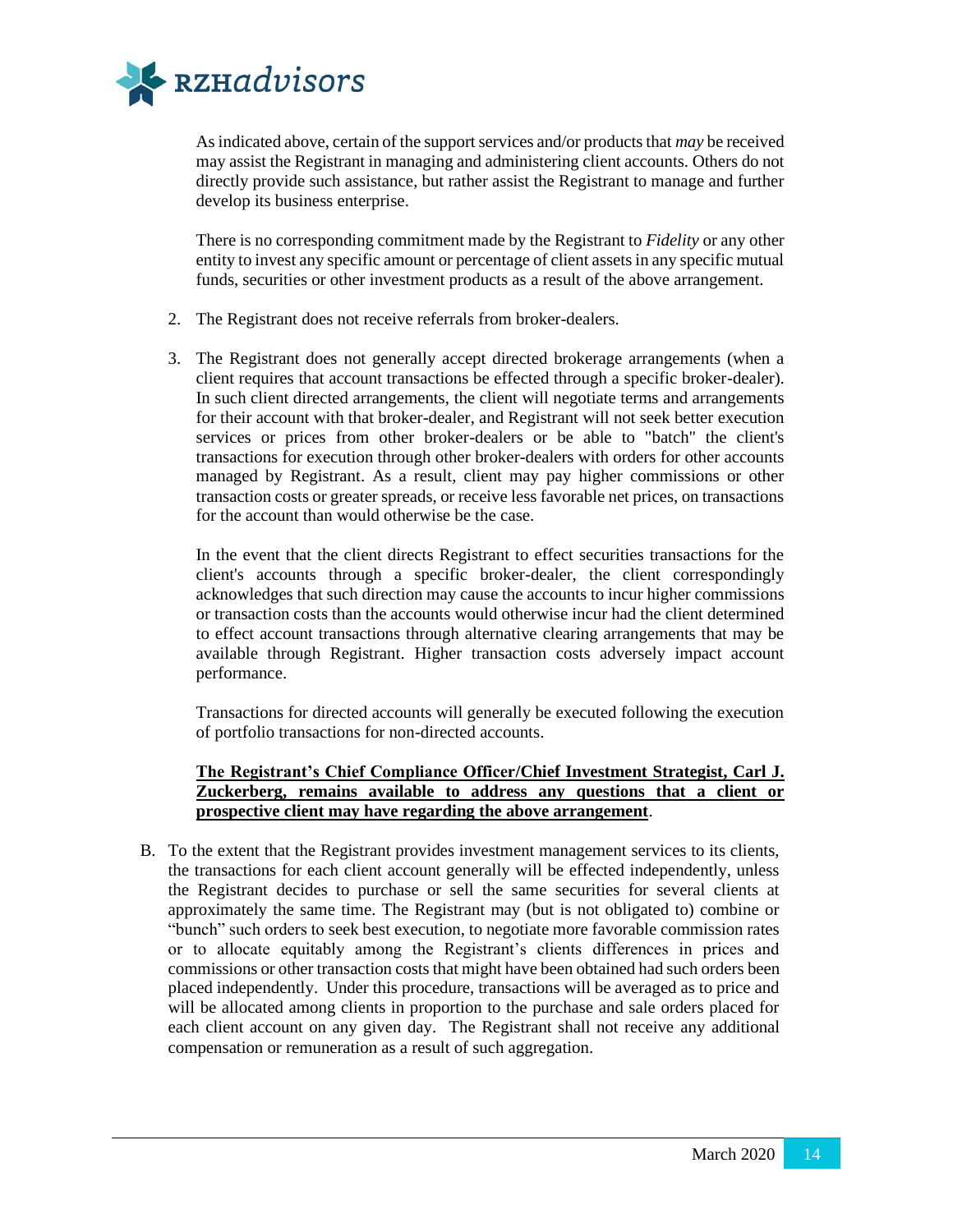

# <span id="page-17-0"></span>**Item 13 Review of Accounts**

- A. For those clients to whom Registrant provides investment supervisory services, account reviews are conducted on an ongoing basis by the Registrant's Members. All investment supervisory clients are advised that it remains their responsibility to advise the Registrant of any changes in their investment objectives and/or financial situation. All clients (in person or via telephone) are encouraged to review financial planning issues (to the extent applicable), investment objectives and account performance with the Registrant on an annual basis.
- B. The Registrant may conduct account reviews on an other than periodic basis upon the occurrence of a triggering event, such as a change in client investment objectives and/or financial situation, market corrections and client request.
- C. Clients are provided with transaction confirmation notices and regular summary account statements directly from the broker-dealer/custodian and/or program sponsor for the client accounts.

## <span id="page-17-1"></span>**Item 14 Client Referrals and Other Compensation**

A. As referenced in Item 12.A.1 above, the Registrant receives an economic benefit from *Fidelity*. The Registrant, without cost (and/or at a discount), receives support services and/or products from *Fidelity*.

There is no corresponding commitment made by the Registrant to *Fidelity* or any other entity to invest any specific amount or percentage of client assets in any specific mutual funds, securities or other investment products as a result of the above arrangement.

B. Registrant does not compensate unaffiliated individuals or entities for client referrals.

# <span id="page-17-2"></span>**Item 15 Custody**

The Registrant shall have the ability to have its advisory and planning and consulting fee for each client debited by the custodian on a quarterly basis. Clients are provided with transaction confirmation notices and regular summary account statements directly from the broker-dealer/custodian and/or program sponsor for the client accounts.

To the extent that the Registrant provides clients with recent account statements or reports, the client is urged to compare any statement or report provided by the Registrant with the account statements received from the account custodian.

that the account custodian does not verify the accuracy of the Registrant's advisory fee calculation.

**Custody Situations:** The Registrant engages in other practices and/or services on behalf of its clients that require disclosure at ADV Part 1, Item 9, but which practices and/or services **are not** subject to an annual surprise CPA examination in accordance with the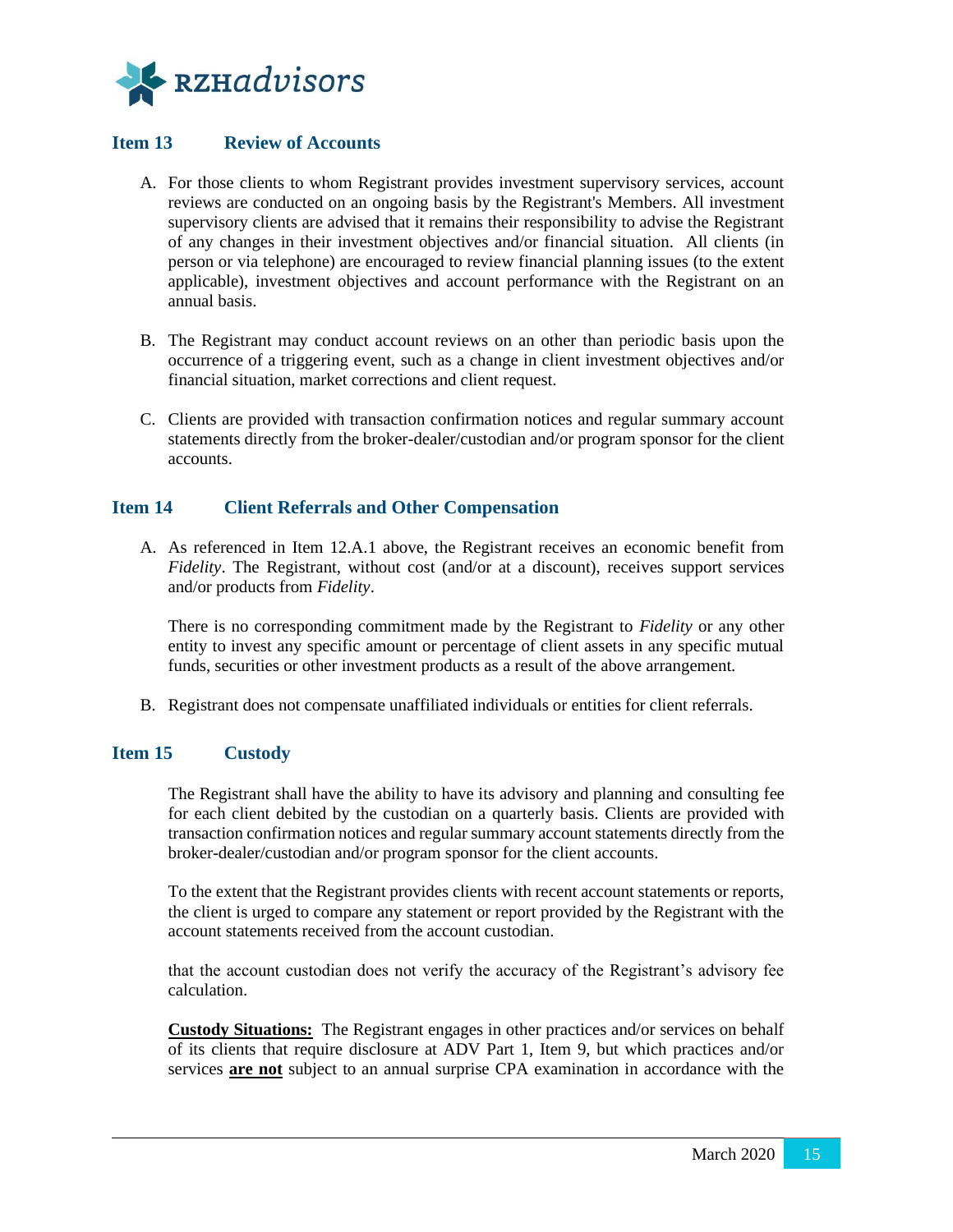![](_page_18_Picture_0.jpeg)

guidance provided in the SEC's February 21, 2017 Investment Adviser Association No-Action Letter.

## <span id="page-18-0"></span>**Item 16 Investment Discretion**

The client can determine to engage the Registrant to provide investment advisory services on a discretionary basis. Prior to the Registrant assuming discretionary authority over a client's account, the client shall be required to execute *Investment Advisory Agreement*, naming the Registrant as the client's attorney and agent in fact, granting the Registrant full authority to buy, sell, or otherwise effect investment transactions involving the assets in the client's name found in the discretionary account.

Clients who engage the Registrant on a discretionary basis may, at any time, impose restrictions, **in writing**, on the Registrant's discretionary authority. (i.e. limit the types/amounts of particular securities purchased for their account, exclude the ability to purchase securities with an inverse relationship to the market, limit or proscribe the Registrant's use of margin, etc).

## <span id="page-18-1"></span>**Item 17 Voting Client Securities**

- A. The Registrant does not vote client proxies, except in very limited circumstances, as noted below. Typically, clients shall maintain exclusive responsibility for: (1) directing the manner in which proxies solicited by issuers of securities beneficially owned by the client shall be voted, and (2) making all elections relative to any mergers, acquisitions, tender offers, bankruptcy proceedings or other type events pertaining to the client's investment assets.
	- The Registrant may be engaged by a trust to provide investment management services. In certain instances, the Registrant will be required by a Corporate Trustee to vote proxies on behalf of that trust. If the Registrant is engaged in this capacity, by a Corporate Trustee, the Registrant shall be responsible for voting proxies on behalf of the trust. The Registrant shall vote proxies in accordance with the terms of its Proxy Voting Policy, which is available upon request. Proxy solicitations in connection with the trust(s) will be directed to the Registrant.
- B. Excepted as noted above, clients will receive their proxies or other solicitations directly from their custodian. Clients may contact the Registrant to discuss any questions they may have with a particular solicitation.

#### <span id="page-18-2"></span>**Item 18 Financial Information**

- A. The Registrant does not solicit fees of more than \$1,200, per client, six months or more in advance.
- B. The Registrant is unaware of any financial condition that is reasonably likely to impair its ability to meet its contractual commitments relating to its discretionary authority over certain client accounts.